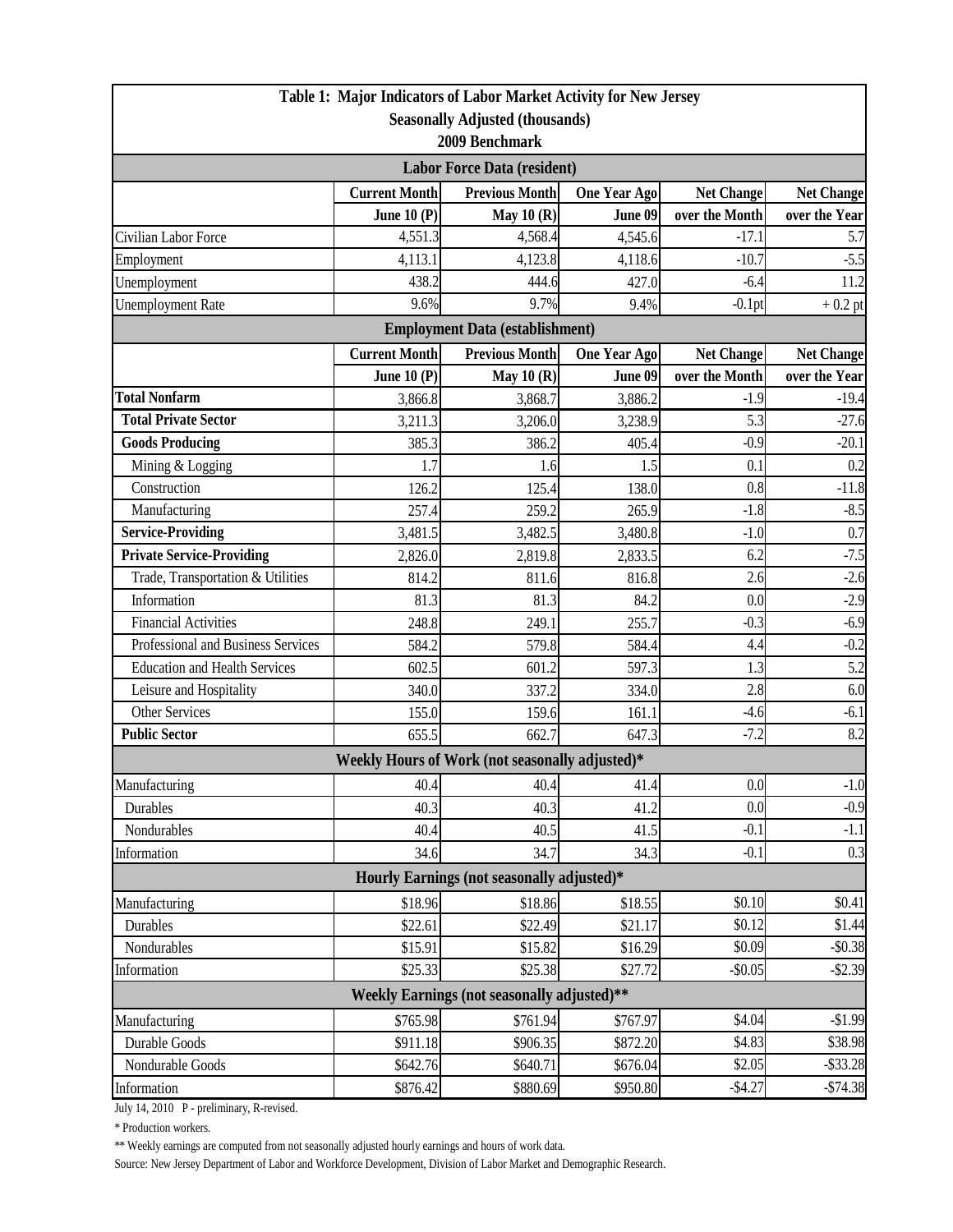| Table 2: New Jersey Civilian Labor Force Trends (thousands)<br>2009 Benchmark |                                                                                    |             |                   |              |                     |                     |
|-------------------------------------------------------------------------------|------------------------------------------------------------------------------------|-------------|-------------------|--------------|---------------------|---------------------|
|                                                                               | <b>Not Seasonally Adjusted</b><br><b>Seasonally Adjusted</b>                       |             |                   |              |                     |                     |
|                                                                               | June $10(P)$                                                                       | May $10(R)$ | June 09           | June $10(P)$ | May $10(R)$         | June 09             |
| Civilian Labor Force                                                          | 4,573.4                                                                            | 4,542.5     | 4,596.0           | 4,551.3      | 4,568.4             | 4,545.6             |
| <b>Resident Employment</b>                                                    | 4,138.0                                                                            | 4,108.7     | 4,160.8           | 4,113.1      | 4,123.8             | 4,118.6             |
| Unemployment                                                                  | 435.4                                                                              | 433.9       | 435.2             | 438.2        | 444.6               | 427.0               |
| <b>Unemployment Rate</b>                                                      | 9.5%                                                                               | 9.6%        | 9.5%              | 9.6%         | 9.7%                | 9.4%                |
| Labor Force Participation Rate                                                | 67.0%                                                                              | 66.6%       | 67.8%             | 66.7%        | 66.9%               | 67.1%               |
| Employment/Population Ratio                                                   | 60.6%                                                                              | 60.2%       | 61.4%             | 60.2%        | 60.4%               | 60.8%               |
|                                                                               | New Jersey Civilian Labor Force Annual Averages 1990 - 2009 (thousands)            |             |                   |              |                     |                     |
|                                                                               |                                                                                    |             |                   |              | <b>Unemployment</b> | <b>Unemployment</b> |
| Year                                                                          | <b>Labor Force</b>                                                                 |             | <b>Employment</b> |              | <b>Volume</b>       | Rate (%)            |
| 1990                                                                          | 4,072.5                                                                            |             |                   | 3,865.0      | 207.5               | 5.1                 |
| 1991                                                                          | 4,050.4                                                                            |             | 3,776.6           |              | 273.7<br>342.4      | 6.8                 |
| 1992                                                                          | 4,051.9                                                                            |             |                   | 3,709.5      |                     | 8.5                 |
| 1993                                                                          | 4,034.6                                                                            |             | 3,727.3           |              | 307.3               | 7.6                 |
| 1994                                                                          | 4,067.5                                                                            |             | 3,790.0           |              | 277.5<br>265.5      | 6.8                 |
| 1995                                                                          | 4,111.8                                                                            |             |                   | 3,846.3      |                     | 6.5                 |
| 1996                                                                          | 4,184.1                                                                            |             | 3,925.8           |              | 258.3               | 6.2                 |
| 1997                                                                          | 4,257.4                                                                            |             | 4,031.0           |              | 226.4               | 5.3                 |
| 1998                                                                          | 4,242.4                                                                            |             | 4,047.1           |              | 195.3               | 4.6                 |
| 1999                                                                          | 4,284.6                                                                            |             | 4,092.7           |              | 191.8               | 4.5                 |
| 2000                                                                          | 4,287.8                                                                            |             | 4,130.3           |              | 157.5               | 3.7                 |
| 2001                                                                          | 4,302.3                                                                            |             | 4,117.5           |              | 184.8               | 4.3                 |
| 2002                                                                          | 4,370.8                                                                            |             |                   | 4,117.3      |                     | 5.8                 |
| 2003                                                                          | 4,363.9                                                                            |             |                   | 4,108.4      |                     | 5.9                 |
| 2004                                                                          | 4,358.9                                                                            |             | 4,144.2           |              | 214.7               | 4.9                 |
| 2005                                                                          | 4,404.5                                                                            |             | 4,207.7           |              | 196.7               | 4.5                 |
| 2006                                                                          | 4,467.1                                                                            |             | 4,260.1           |              | 207.1               | 4.6                 |
| 2007                                                                          | 4,457.6                                                                            |             | 4,267.1           |              | 190.5               | 4.3                 |
| 2008                                                                          | 4,502.8                                                                            |             | 4,257.0           |              | 245.8               | 5.5                 |
| 2009                                                                          | 4,536.7                                                                            |             | 4,118.4           |              | 418.3               | 9.2                 |
|                                                                               | Seasonally Adjusted Civilian Labor Force Data for New Jersey (thousands) 2009-2010 |             |                   |              |                     |                     |
| Date                                                                          | <b>Labor Force</b>                                                                 |             | <b>Employment</b> |              | Unemployment        | Unemployment        |
| Jan 2009                                                                      | 4,526.6                                                                            |             | 4,185.7           |              | 340.9               | 7.5                 |
| Feb                                                                           | 4,533.3                                                                            |             | 4,168.9           |              | 364.5               | 8.0                 |
| Mar                                                                           | 4,539.8                                                                            |             | 4,154.3           |              | 385.5               | 8.5                 |
| Apr                                                                           | 4,544.6                                                                            |             | 4,141.9           |              | 402.7               | 8.9                 |
| May                                                                           | 4,546.5                                                                            |             | 4,130.1           |              | 416.4               | 9.2                 |
| Jun                                                                           | 4,545.6                                                                            |             | 4,118.6           |              | 427.0               | 9.4                 |
| Jul                                                                           | 4,542.5                                                                            |             | 4,107.7           |              | 434.8               | 9.6                 |
| Aug                                                                           | 4,538.7                                                                            |             | 4,098.3           |              | 440.5               | 9.7                 |
| Sep                                                                           | 4,535.2                                                                            |             | 4,090.6           |              | 444.6               | 9.8                 |
| Oct                                                                           | 4,532.3                                                                            |             | 4,084.4           |              | 448.0               | 9.9                 |
| $\operatorname{Nov}$                                                          | 4,529.9                                                                            |             | 4,079.3           |              | 450.7               | 9.9                 |
| Dec                                                                           | 4,527.8                                                                            |             | 4,075.3           |              | 452.5               | 10.0                |
|                                                                               |                                                                                    |             |                   |              |                     |                     |
| Jan 2010                                                                      | 4,533.4                                                                            |             | 4,084.1           |              | 449.2               | 9.9                 |
| Feb                                                                           | 4,553.7                                                                            |             | 4,105.1           |              | 448.6               | 9.9                 |
| Mar                                                                           | 4,563.4                                                                            |             | 4,114.4           |              | 449.0               | 9.8                 |
| Apr                                                                           | 4,571.0                                                                            |             | 4,123.5           |              | 447.5               | 9.8                 |
| May(R)                                                                        | 4,568.4                                                                            |             | 4,123.8           |              | 444.6               | 9.7                 |
| Jun (P)                                                                       | 4,551.3                                                                            |             | 4,113.1           |              | 438.2               | 9.6                 |
| Jul                                                                           |                                                                                    |             |                   |              |                     |                     |
| Aug                                                                           |                                                                                    |             |                   |              |                     |                     |
| Sep                                                                           |                                                                                    |             |                   |              |                     |                     |
| Oct                                                                           |                                                                                    |             |                   |              |                     |                     |
| <b>Nov</b>                                                                    |                                                                                    |             |                   |              |                     |                     |
| Dec                                                                           |                                                                                    |             |                   |              |                     |                     |

Source: New Jersey Department of Labor and Workforce Development, Division of Labor Market & Demographic Research. July 14, 2010. P - preliminary, R - revised.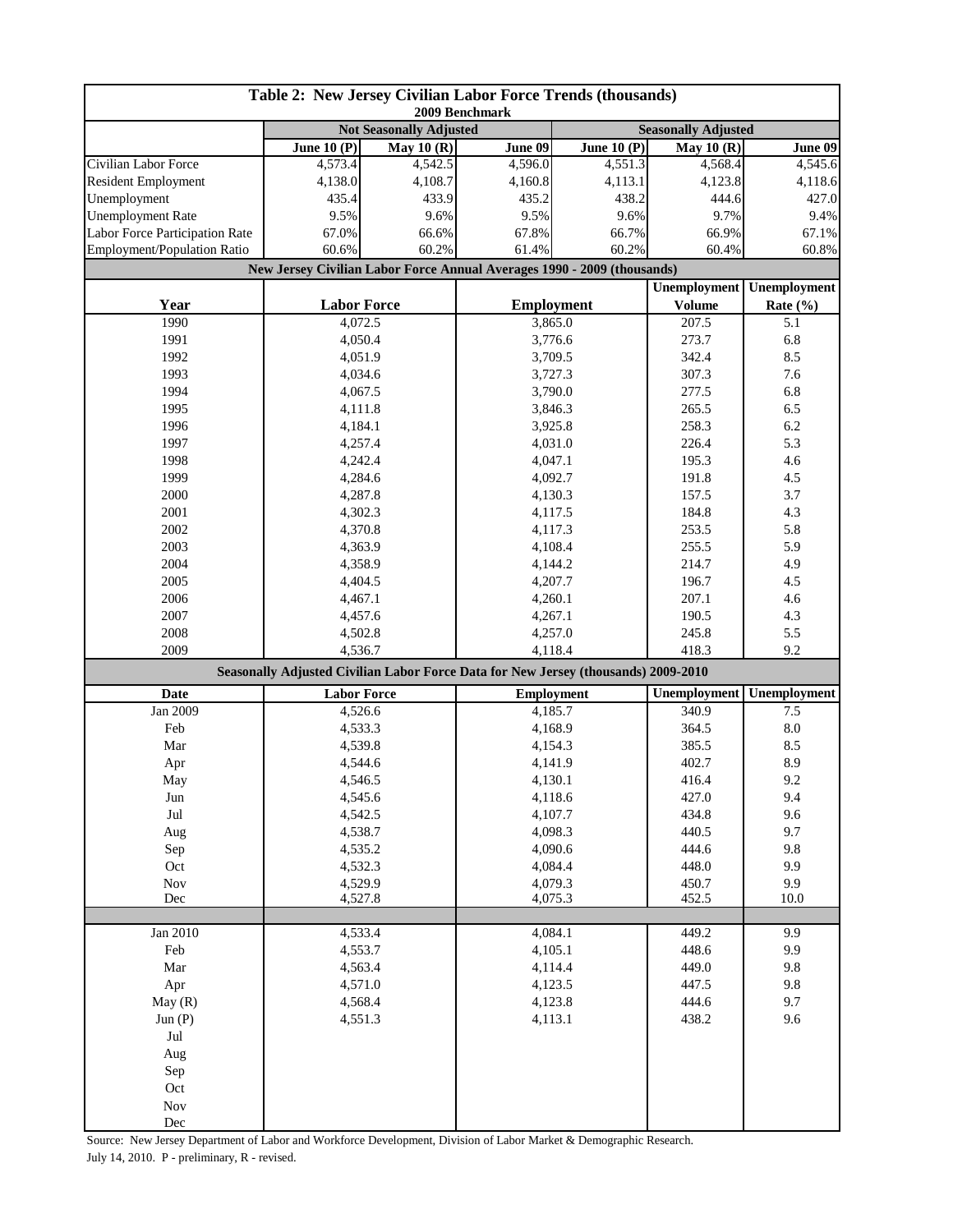| Table 3: New Jersey Nonfarm Employment by Industry for June 2010 |                      |                       |              |                   |  |  |  |
|------------------------------------------------------------------|----------------------|-----------------------|--------------|-------------------|--|--|--|
| Not Seasonally Adjusted (thousands) 2009 Benchmark               |                      |                       |              |                   |  |  |  |
|                                                                  | <b>Current Month</b> | <b>Previous Month</b> | One Year Ago | <b>Net Change</b> |  |  |  |
| <b>Industry</b>                                                  | June $10(P)$         | May $10(R)$           | June 09      | over the Year     |  |  |  |
| <b>Total Nonfarm</b>                                             | 3,928.0              | 3,885.6               | 3,958.0      | $-30.0$           |  |  |  |
| <b>Total Private Sector</b>                                      | 3,263.0              | 3,214.5               | 3,300.4      | $-37.4$           |  |  |  |
| Goods Producing                                                  | 390.2                | 385.8                 | 412.4        | $-22.2$           |  |  |  |
| <b>Mining &amp; Logging</b>                                      | 1.7                  | 1.6                   | 1.5          | 0.2               |  |  |  |
| <b>Construction</b>                                              | 129.8                | 126.3                 | 143.2        | $-13.4$           |  |  |  |
| <b>Manufacturing</b>                                             | 258.7                | 257.9                 | 267.7        | $-9.0$            |  |  |  |
| Durable Goods                                                    | 115.8                | 116.0                 | 119.2        | $-3.4$            |  |  |  |
| <b>Fabricated Metal Products</b>                                 | 20.8                 | 20.6                  | 22.8         | $-2.0$            |  |  |  |
| Machinery Manufacturing                                          | 13.1                 | 13.2                  | 14.2         | $-1.1$            |  |  |  |
| <b>Computer and Electronic Products</b>                          | 27.1                 | 27.1                  | 28.0         | $-0.9$            |  |  |  |
| <b>Transportation Equipment Manufacturing</b>                    | 3.9                  | 4.0                   | 4.3          | $-0.4$            |  |  |  |
| Miscellaneous Manufacturing                                      | 19.1                 | 19.0                  | 19.7         | $-0.6$            |  |  |  |
| Nondurable Goods                                                 | 142.9                | 141.9                 | 148.5        | $-5.6$            |  |  |  |
| Food Manufacturing                                               | 29.9                 | 29.7                  | 29.9         | 0.0               |  |  |  |
| Paper Manufacturing                                              | 11.8                 | 11.7                  | 12.5         | $-0.7$            |  |  |  |
| Printing and Related Support                                     | 16.9                 | 17.1                  | 18.2         | $-1.3$            |  |  |  |
| <b>Chemical Manufacturing</b>                                    | 54.5                 | 54.4                  | 57.5         | $-3.0$            |  |  |  |
| Pharmaceutical and Medicine                                      | 33.3                 | 33.3                  | 34.1         | $-0.8$            |  |  |  |
| Service-Providing                                                | 3,537.8              | 3,499.8               | 3,545.6      | $-7.8$            |  |  |  |
| Private Service-Providing                                        | 2,872.8              | 2,828.7               | 2,888.0      | $-15.2$           |  |  |  |
| <b>Trade, Transportation, and Utilities</b>                      | 820.8                | 809.5                 | 823.7        | $-2.9$            |  |  |  |
| Wholesale Trade*                                                 | 215.9                | 213.7                 | 218.2        | $-2.3$            |  |  |  |
| Retail Trade*                                                    | 440.3                | 431.3                 | 439.8        | 0.5               |  |  |  |
| Building Material & Garden Equip. and Supplies Dealers           | 31.4                 | 31.5                  | 32.4         | $-1.0$            |  |  |  |
| Food and Beverage Stores                                         | 112.4                | 107.6                 | 110.9        | 1.5               |  |  |  |
| <b>Health and Personal Care Stores</b>                           | 34.6                 | 34.2                  | 36.2         | $-1.6$            |  |  |  |
| Clothing and Clothing Accessories Stores                         | 55.7                 | 54.9                  | 57.3         | $-1.6$            |  |  |  |
| Sporting Goods, Hobby, Book and Music Stores                     | 17.5                 | 17.4                  | 17.9         | $-0.4$            |  |  |  |
| <b>General Merchandise Stores</b>                                | 66.0                 | 65.2                  | 64.7         | 1.3               |  |  |  |
| Transportation, Warehousing and Utilities                        | 164.6                | 164.5                 | 165.7        | $-1.1$            |  |  |  |
| Utilities*                                                       | 11.4                 | 11.4                  | 12.0         | $-0.6$            |  |  |  |
| Transportation & Warehousing*                                    | 153.2                | 153.1                 | 153.7        | $-0.5$            |  |  |  |
| <b>Information</b>                                               | 81.7                 | 81.0                  | 85.0         | $-3.3$            |  |  |  |
| Publishing Industries (except Internet)                          | 22.6                 | 22.6                  | 23.5         | $-0.9$            |  |  |  |
| Telecommunications                                               | 37.1                 | 37.1                  | 37.0         | 0.1               |  |  |  |
| Internet Service Providers, Web Portals, Data Processing Srvs.   | 8.2                  | 8.2                   | 8.6          | $-0.4$            |  |  |  |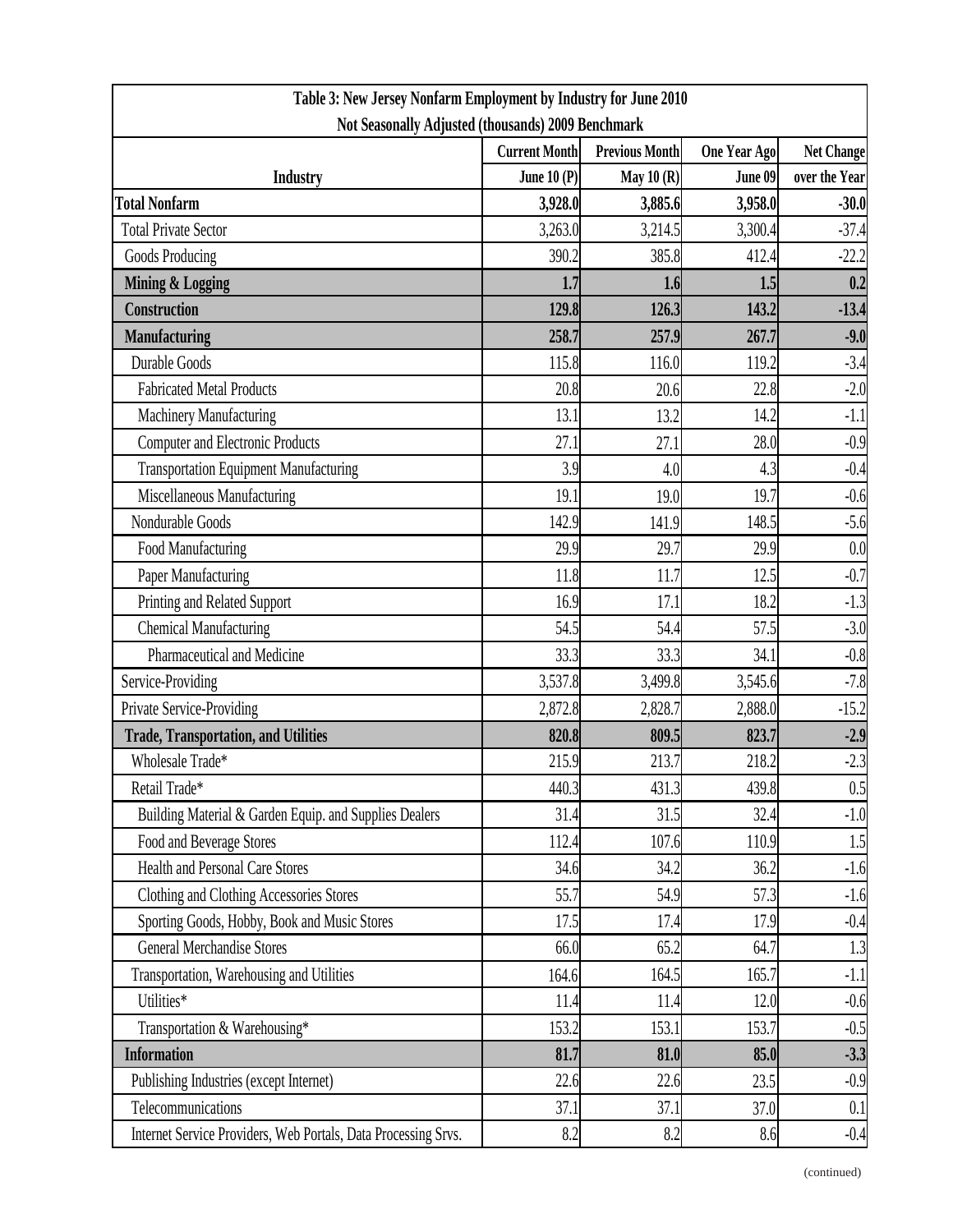| Table 3: New Jersey Nonfarm Employment by Industry for June 2010<br>(continued) |                      |                       |                     |                   |  |  |
|---------------------------------------------------------------------------------|----------------------|-----------------------|---------------------|-------------------|--|--|
| Not Seasonally Adjusted (thousands) 2009 Benchmark                              |                      |                       |                     |                   |  |  |
|                                                                                 | <b>Current Month</b> | <b>Previous Month</b> | <b>One Year Ago</b> | <b>Net Change</b> |  |  |
| <b>Industry</b>                                                                 | June $10(P)$         | May $10(R)$           | June 09             | over the Year     |  |  |
| <b>Financial Activities</b>                                                     | 251.4                | 249.6                 | 258.4               | $-7.0$            |  |  |
| Finance and Insurance*                                                          | 197.2                | 196.2                 | 201.2               | $-4.0$            |  |  |
| Securities, Commodity Contracts and Other Fin. Investments                      | 47.7                 | 47.2                  | 48.6                | $-0.9$            |  |  |
| <b>Insurance Carriers and Related Activities</b>                                | 78.9                 | 78.5                  | 81.2                | $-2.3$            |  |  |
| Real Estate and Rental/Leasing*                                                 | 54.2                 | 53.4                  | 57.2                | $-3.0$            |  |  |
| <b>Professional and Business Services</b>                                       | 590.3                | 580.6                 | 593.0               | $-2.7$            |  |  |
| Professional, Scientific and Technical Services*                                | 277.6                | 273.5                 | 277.5               | 0.1               |  |  |
| Management of Companies and Enterprises*                                        | 74.0                 | 73.9                  | 76.7                | $-2.7$            |  |  |
| Administrative Support & Waste Management/Remediation*                          | 238.7                | 233.2                 | 238.8               | $-0.1$            |  |  |
| <b>Education, Health and Social Assistance Services</b>                         | 605.1                | 605.4                 | 601.3               | 3.8               |  |  |
| <b>Educational Services*</b>                                                    | 90.2                 | 91.6                  | 91.7                | $-1.5$            |  |  |
| Health Care and Social Assistance*                                              | 514.9                | 513.8                 | 509.6               | 5.3               |  |  |
| Hospitals                                                                       | 156.8                | 155.8                 | 155.9               | 0.9               |  |  |
| Nursing and Residential Care Facilities                                         | 90.0                 | 89.1                  | 86.7                | 3.3               |  |  |
| Social Assistance                                                               | 80.8                 | 82.4                  | 79.3                | 1.5               |  |  |
| <b>Leisure and Hospitality</b>                                                  | 364.8                | 342.2                 | 361.7               | 3.1               |  |  |
| Arts, Entertainment and Recreation*                                             | 66.6                 | 57.0                  | 63.4                | 3.2               |  |  |
| Accommodation and Food Services*                                                | 298.2                | 285.2                 | 298.3               | $-0.1$            |  |  |
| Food Services and Drinking Places                                               | 235.1                | 225.7                 | 234.5               | 0.6               |  |  |
| <b>Other Services</b>                                                           | 158.7                | 160.4                 | 164.9               | $-6.2$            |  |  |
| Repair and Maintenance                                                          | 32.1                 | 31.5                  | 32.7                | $-0.6$            |  |  |
| Personal and Laundry Services                                                   | 49.3                 | 48.9                  | 51.2                | $-1.9$            |  |  |
| Religious, Grantmaking, Civic, Professional and Similar Org.                    | 77.3                 | 80.0                  | 81.0                | $-3.7$            |  |  |
| Government                                                                      | 665.0                | 671.1                 | 657.6               | 7.4               |  |  |

July 14, 2010 P - preliminary, R-revised.

Shaded rows denote supersector series, \* denote sector series.

Source: New Jersey Department of Labor and Workforce Development, Division of Labor Market and Demographic Research.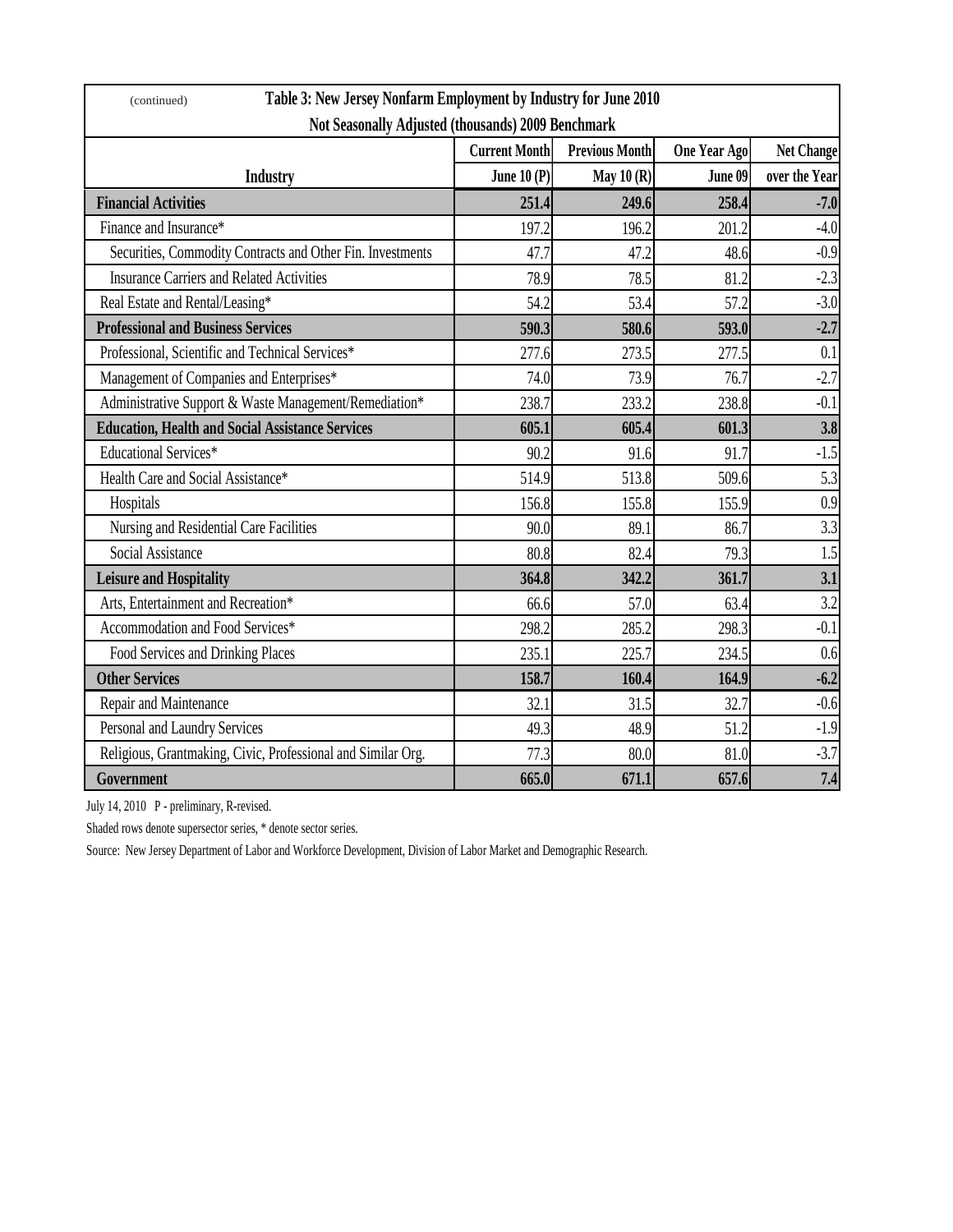| Table 4: New Jersey Nonfarm Employment (in thousands) 2009 Benchmark |              |              |                                         |              |                  |       |  |
|----------------------------------------------------------------------|--------------|--------------|-----------------------------------------|--------------|------------------|-------|--|
| <b>Annual Averages</b>                                               |              |              |                                         |              |                  |       |  |
|                                                                      | <b>Total</b> |              | <b>Public</b>                           |              |                  |       |  |
|                                                                      |              |              |                                         |              | Service-         |       |  |
| Year                                                                 |              | <b>Total</b> | <b>Manufacturing</b>                    | Construction | <b>Providing</b> |       |  |
| 1990                                                                 | 3,635.1      | 3,058.4      | 529.5                                   | 147.7        | 2,378.1          | 576.7 |  |
| 1991                                                                 | 3,498.7      | 2,927.1      | 498.3                                   | 122.6        | 2,303.7          | 571.6 |  |
| 1992                                                                 | 3,457.9      | 2,886.0      | 474.1                                   | 112.1        | 2,297.5          | 571.9 |  |
| 1993                                                                 | 3,493.0      | 2,922.3      | 462.9                                   | 116.3        | 2,340.8          | 570.7 |  |
| 1994                                                                 | 3,552.8      | 2,979.4      | 456.0                                   | 121.7        | 2,399.3          | 573.4 |  |
| 1995                                                                 | 3,600.6      | 3,027.2      | 448.6                                   | 123.3        | 2,452.9          | 573.4 |  |
| 1996                                                                 | 3,638.9      | 3,068.3      | 437.4                                   | 125.0        | 2,503.8          | 570.6 |  |
| 1997                                                                 | 3,724.5      | 3,154.3      | 435.4                                   | 131.8        | 2,584.8          | 570.3 |  |
| 1998                                                                 | 3,801.3      | 3,229.6      | 429.4                                   | 136.1        | 2,661.8          | 571.7 |  |
| 1999                                                                 | 3,901.1      | 3,323.5      | 422.5                                   | 143.6        | 2,755.3          | 577.6 |  |
| 2000                                                                 | 3,994.5      | 3,405.7      | 421.6                                   | 149.6        | 2,832.6          | 588.9 |  |
| 2001                                                                 | 3,997.2      | 3,394.6      | 401.2                                   | 158.8        | 2,832.8          | 602.6 |  |
| 2002                                                                 | 3,983.9      | 3,370.4      | 367.5                                   | 162.6        | 2,838.8          | 613.5 |  |
| 2003                                                                 | 3,978.8      | 3,356.9      | 350.4                                   | 160.5        | 2,844.5          | 621.9 |  |
| 2004                                                                 | 3,999.1      | 3,365.7      | 338.2                                   | 165.9        | 2,860.0          | 633.4 |  |
| 2005                                                                 | 4,039.1      | 3,397.5      | 330.4                                   | 169.1        | 2,896.3          | 641.6 |  |
| 2006                                                                 | 4,071.0      | 3423.7       | 323.8                                   | 174.9        | 2923.3           | 647.3 |  |
| 2007                                                                 | 4,078.9      | 3431.2       | 311.3                                   | 172.3        | 2946.0           | 647.7 |  |
| 2008                                                                 | 4,048.4      | 3,401.0      | 298.8                                   | 164.5        | 2,936.1          | 647.4 |  |
| 2009                                                                 | 3,891.7      | 3,243.0      | 267.3                                   | 139.0        | 2,835.2          | 648.7 |  |
|                                                                      |              |              | <b>Seasonally Adjusted Monthly Data</b> |              |                  |       |  |
| 2009                                                                 |              |              |                                         |              |                  |       |  |
| Jan                                                                  | 3,952.4      | 3,305.3      | 280.2                                   | 149.6        | 2,874.1          | 647.1 |  |
| Feb                                                                  | 3,935.1      | 3,289.9      | 276.7                                   | 147.9        | 2,863.9          | 645.2 |  |
| Mar                                                                  | 3,914.8      | 3,269.1      | 273.2                                   | 145.4        | 2,849.1          | 645.7 |  |
| Apr                                                                  | 3,905.1      | 3,256.8      | 270.0                                   | 142.2        | 2,843.1          | 648.3 |  |
| May                                                                  | 3,900.6      | 3,252.2      | 268.0                                   | 140.1        | 2,842.6          | 648.4 |  |
| Jun                                                                  | 3,886.2      | 3,238.9      | 265.9                                   | 138.0        | 2,833.5          | 647.3 |  |
| Jul                                                                  | 3,875.9      | 3,227.0      | 264.0                                   | 136.6        | 2,824.9          | 648.9 |  |
| Aug                                                                  | 3,870.7      | 3,221.1      | 262.1                                   | 135.2        | 2,822.2          | 649.6 |  |
| Sep                                                                  | 3,866.1      | 3,220.1      | 260.7                                   | 133.4        | 2,824.4          | 646.0 |  |
| Oct                                                                  | 3,867.6      | 3,217.5      | 261.8                                   | 134.5        | 2,819.6          | 650.1 |  |
| <b>Nov</b>                                                           | 3,864.7      | 3,212.9      | 264.1                                   | 132.1        | 2,815.1          | 651.8 |  |
| Dec                                                                  | 3,858.7      | 3,207.4      | 259.1                                   | 130.7        | 2,816.0          | 651.3 |  |
| 2010                                                                 |              |              |                                         |              |                  |       |  |
| Jan                                                                  | 3,849.7      | 3,197.6      | 257.8                                   | 126.5        | 2,811.9          | 652.1 |  |
| Feb                                                                  | 3,852.9      | 3,201.8      | 257.3                                   | 126.7        | 2,816.4          | 651.1 |  |
| Mar                                                                  | 3,848.0      | 3,199.2      | 254.2                                   | 128.5        | 2,815.0          | 648.8 |  |
| Apr                                                                  | 3,859.7      | 3,208.0      | 256.2                                   | 126.7        | 2,823.5          | 651.7 |  |
| May(R)                                                               | 3,868.7      | 3,206.0      | 259.2                                   | 125.4        | 2,819.8          | 662.7 |  |
| Jun (P)                                                              | 3,866.8      | 3,211.3      | 257.4                                   | 126.2        | 2,826.0          | 655.5 |  |
| Jul                                                                  |              |              |                                         |              |                  |       |  |
| Aug                                                                  |              |              |                                         |              |                  |       |  |
| Sep                                                                  |              |              |                                         |              |                  |       |  |
| Oct                                                                  |              |              |                                         |              |                  |       |  |
| <b>Nov</b>                                                           |              |              |                                         |              |                  |       |  |
| Dec                                                                  |              |              |                                         |              |                  |       |  |

July 14, 2010 P - preliminary, R-revised.

Source: New Jersey Department of Labor and Workforce Development, Division of Labor Market & Demographic Research.